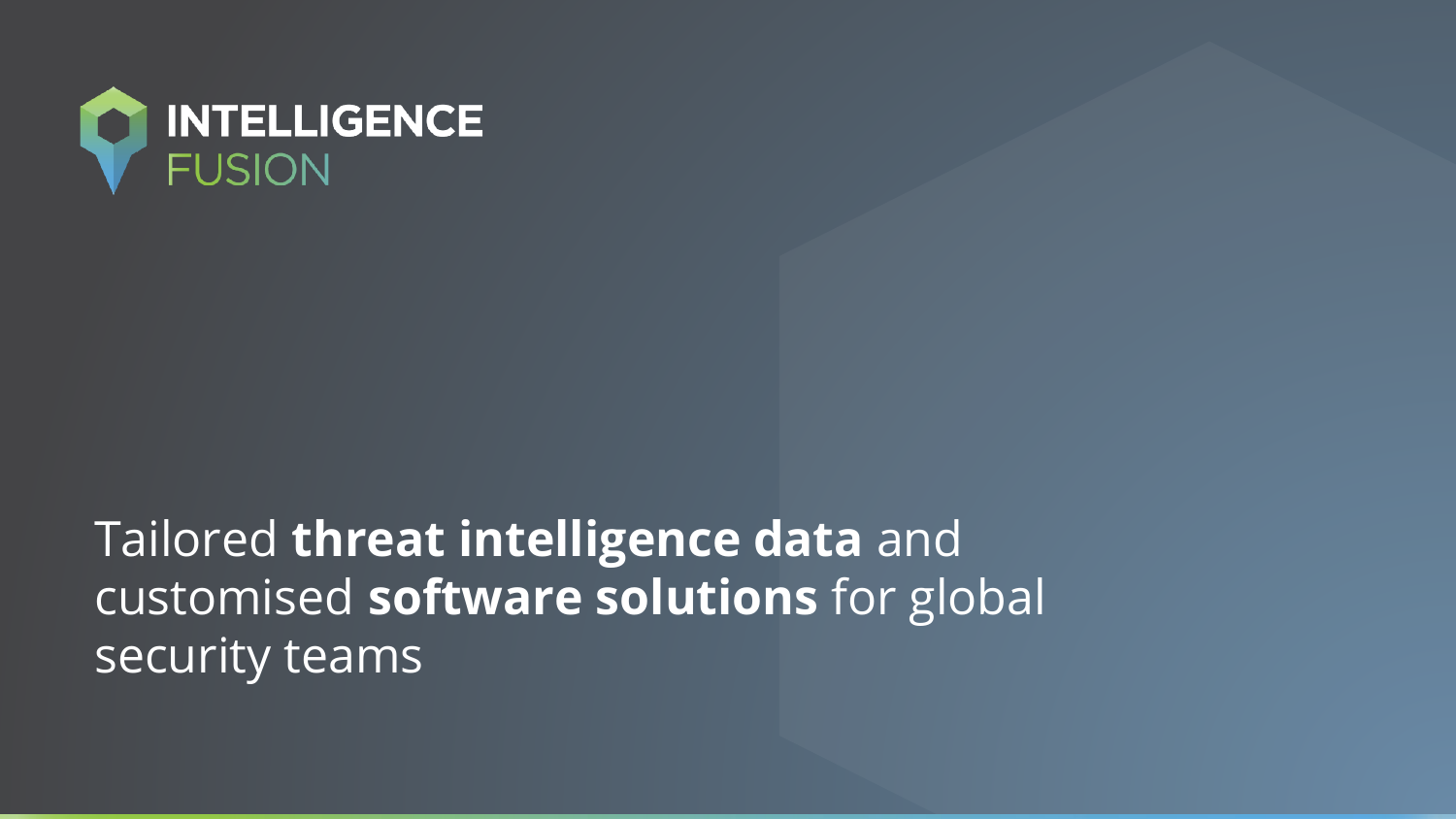We provide custom solutions to

















A **I** RANE COMPANY







Ministerie van Defensie







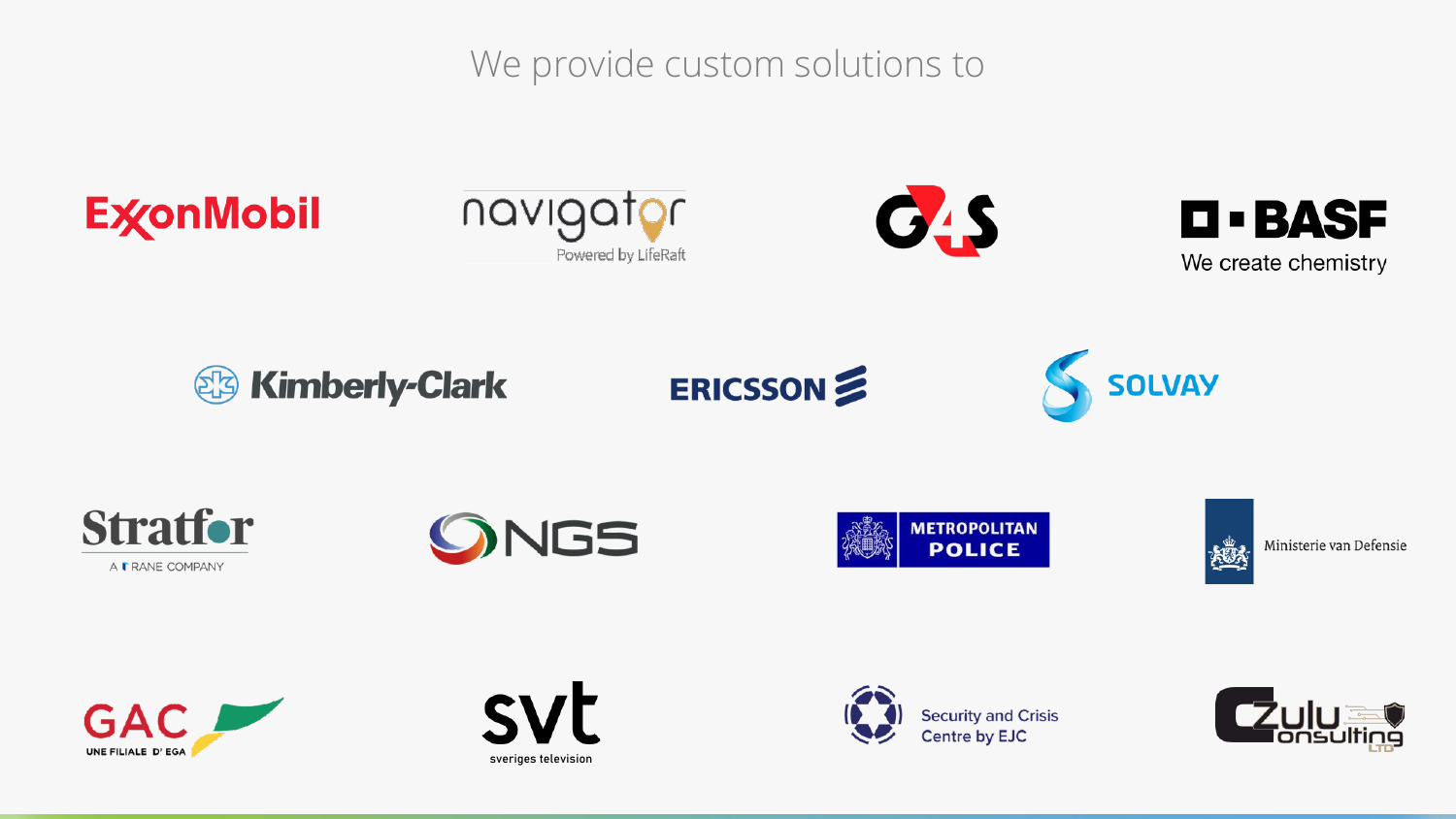

#### **From the technology we build to the incidents we report, we put you in control of your own solution.**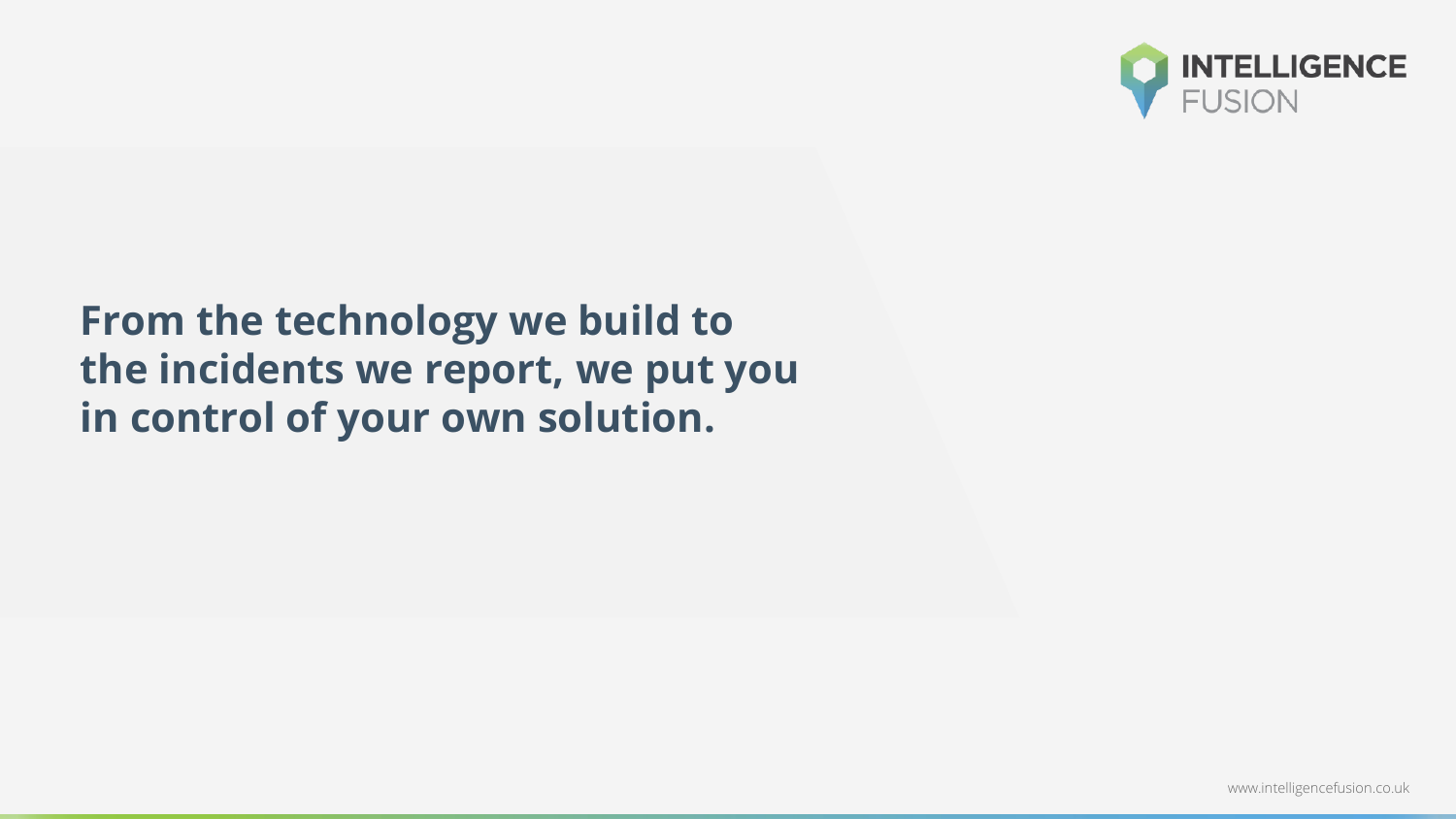## **Tailored threat intelligence data**

When the intelligence collection and reporting is shaped to closely reflect your organisation's operations, you get a more useful and precise insight into the global security landscape, and it's impact on your people, assets and reputation.

- Act faster to better protect your assets  $\checkmark$
- Enhance your situational awareness  $\checkmark$
- Better understand the impact of what's happening  $\checkmark$
- More efficiently allocate your resources  $\checkmark$
- Improve your team's performance  $\checkmark$
- Save time, money, and in some cases, lives  $\checkmark$

**That's why every new client receives an Intelligence Collection Plan as part of their onboarding process.**

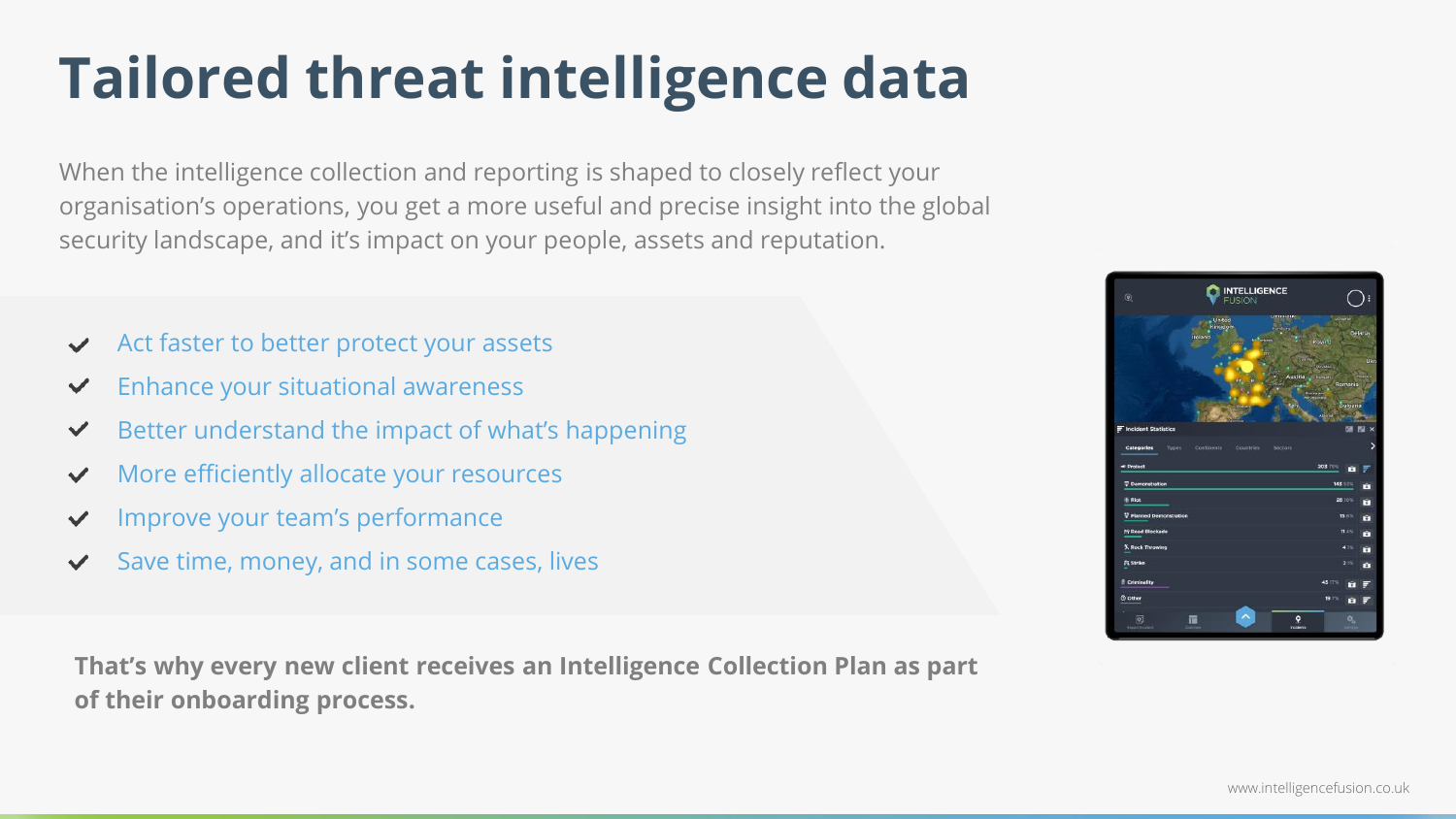

#### **Guided by your needs, we use military intelligence doctrine to put tried and tested open-source collection methods into action.**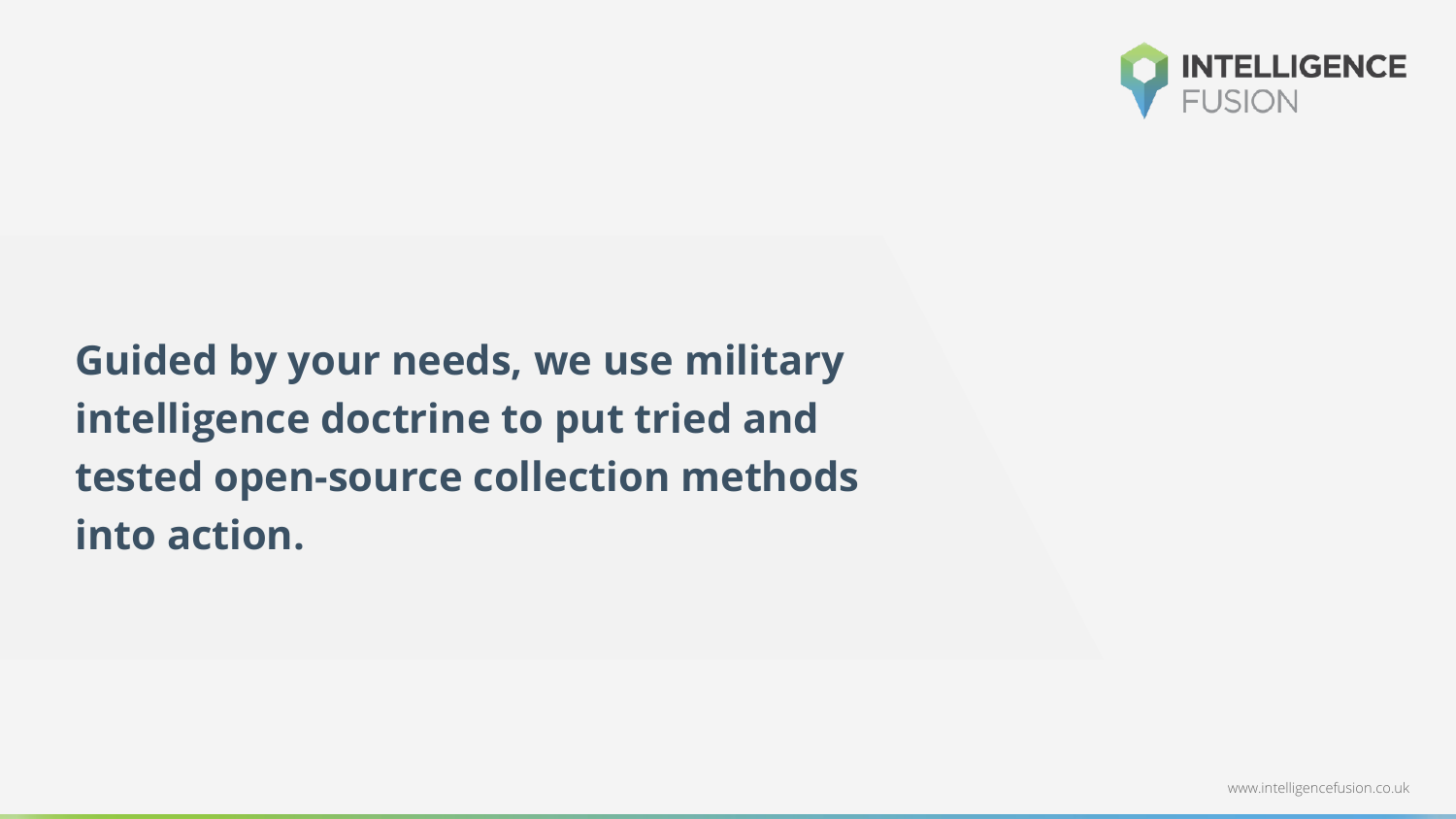

**Fused with datamining tools and a growing crowdsourced network, we deliver balanced, timely and actionable data that will help you make better decisions.**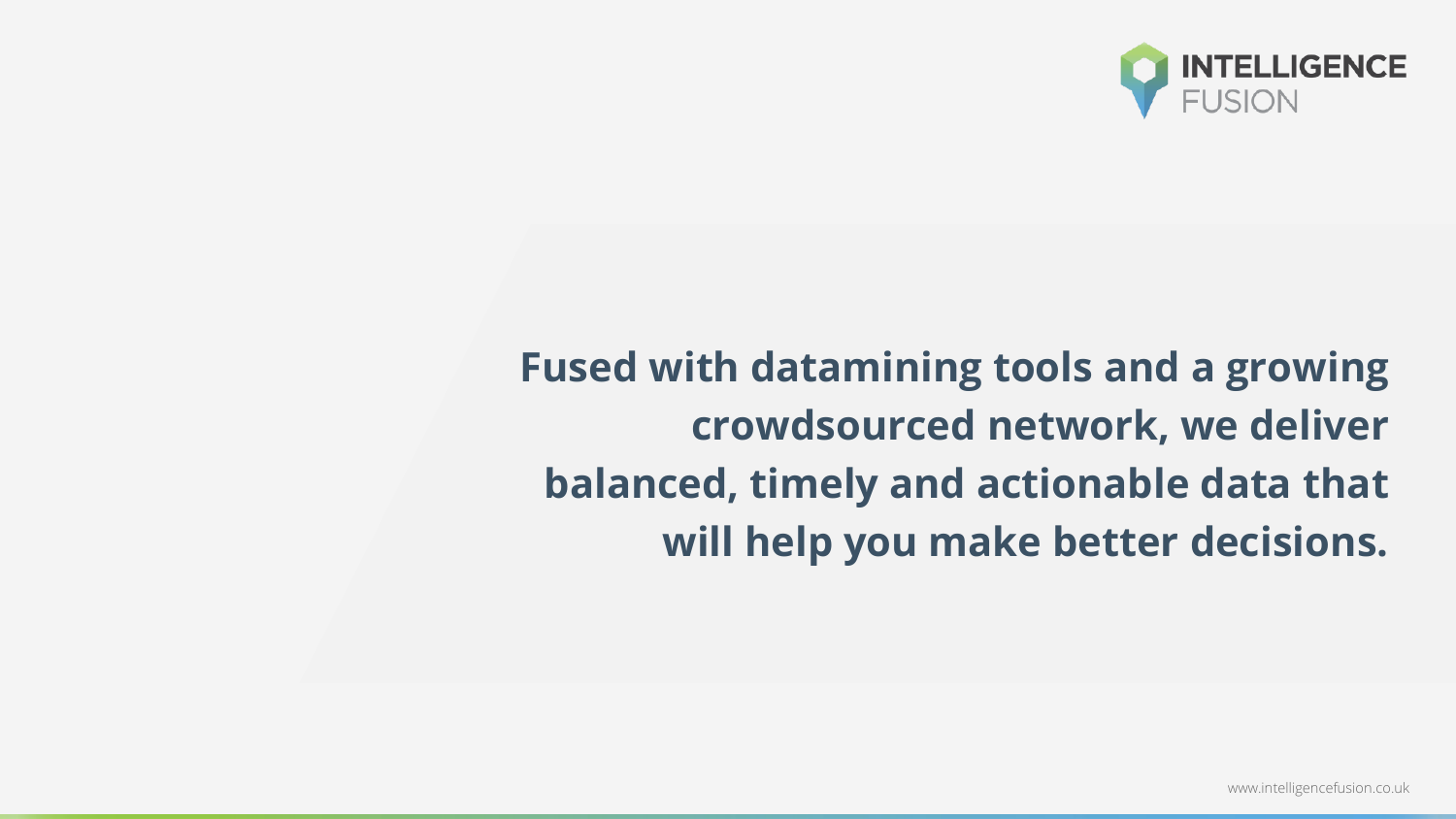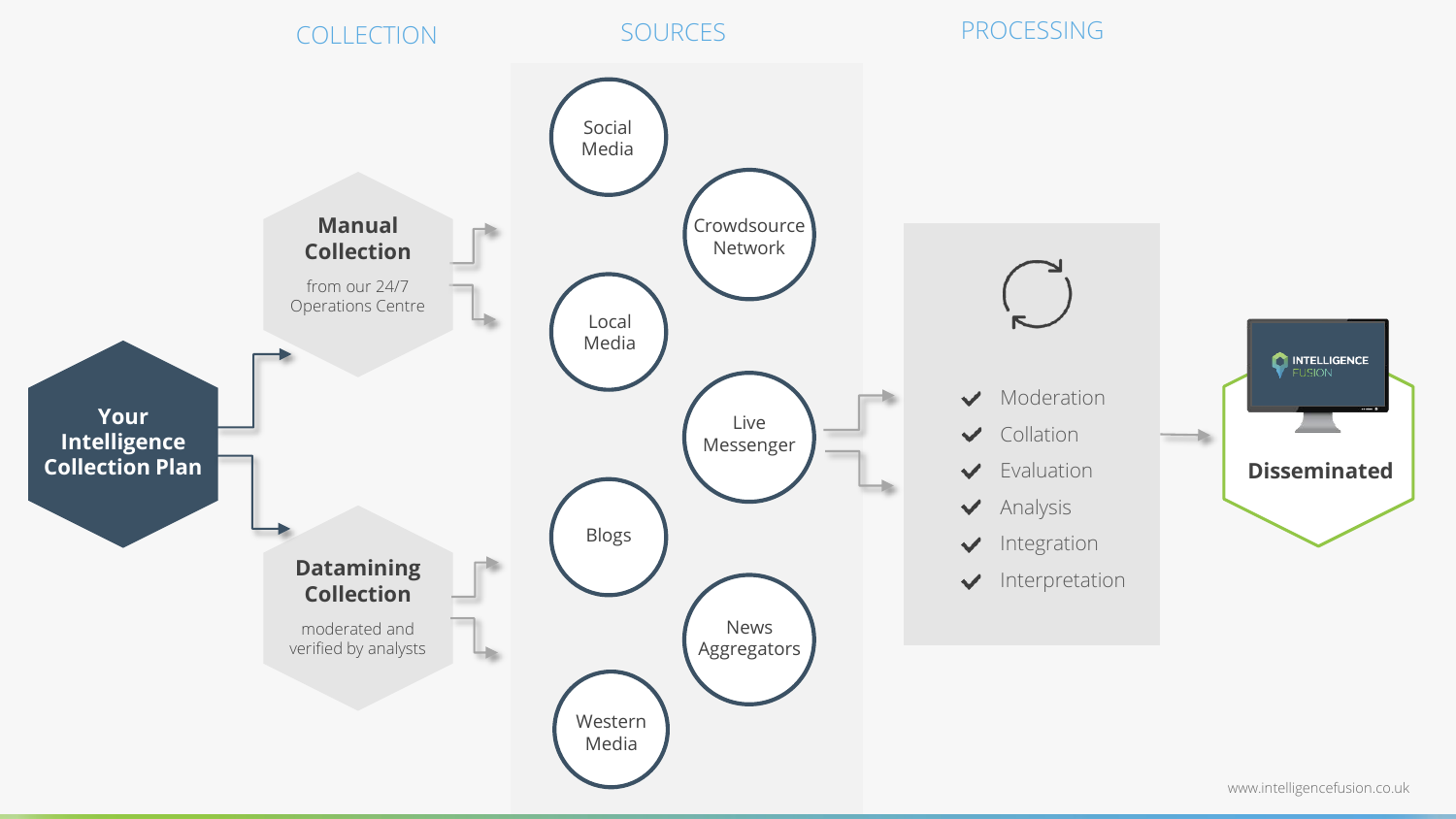### **Our principles**



Intelligence goes beyond social media. And useful intelligence requires both multiplicity and balance. That's why our collection methods span across so many sources and medium, more than most other providers in fact.

Not all information is intelligence. We follow tried and tested military methodology to ensure relevance and context, as well as structure our data in away that's easily interpreted for a quick response. Providing you with a complete and comprehensive picture, every time.

Misinformation and disinformation plagues the internet. But you'll never waste time, resource of money fact checking false information. With us, each incident is moderated and verified by our team, providing you with reliable, accurate intelligence globally.

Constantly harnessing new technology and evolving our collection methods to ensure you stay one step ahead. We'll never remain stagnant or stop innovating, meaning we're a long-term partner for growth and keeping up with the ever-changing threat landscape.

With a team of military trained analysts, we provide more than just news. As part of our incident processing, we add actionability through analysis and interpretation of events to help your team better understand an incident.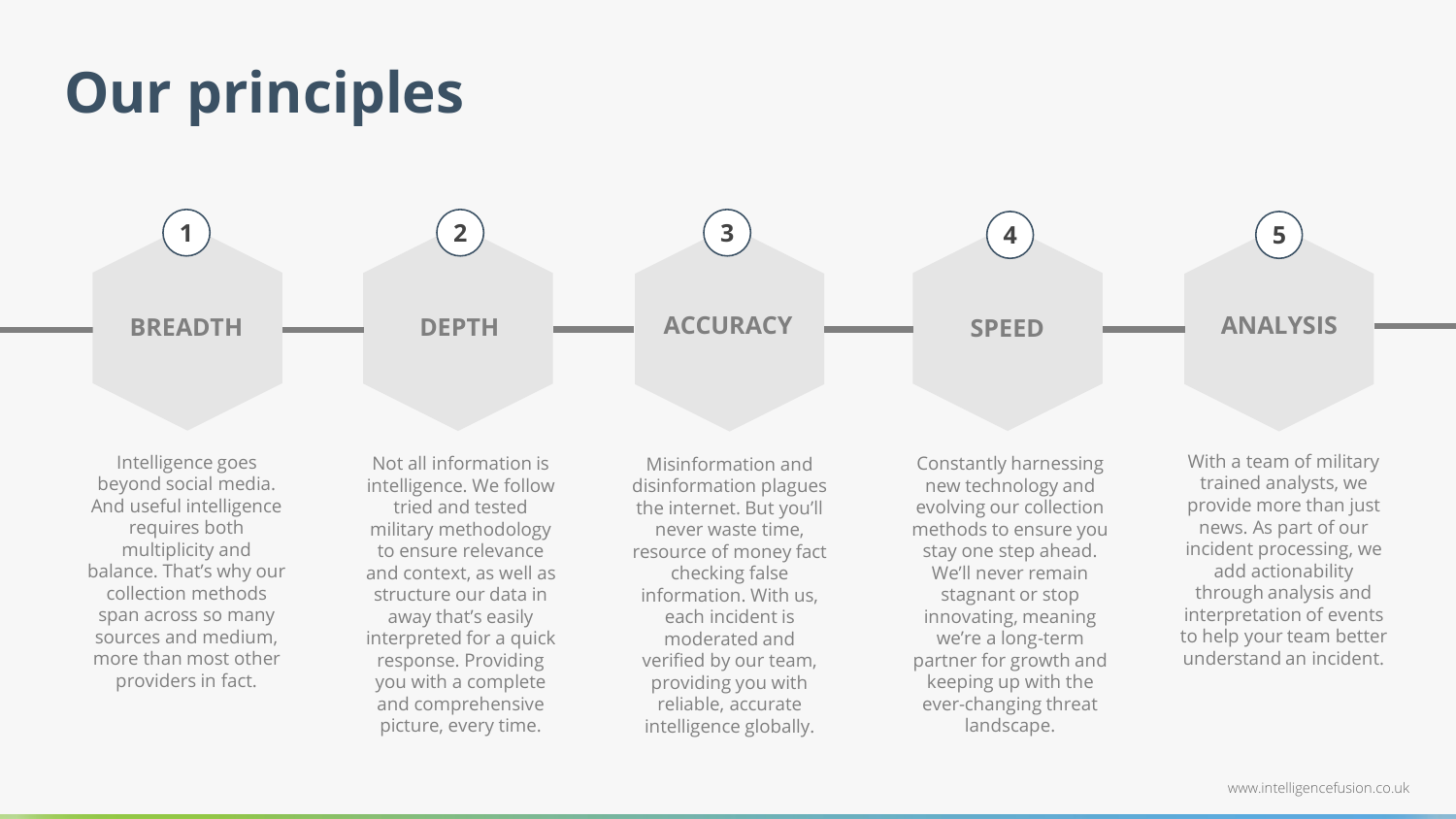

### **You have your data, now you need to visualise it. Already have a platform or interface? We can feed your tailored intelligence to you seamlessly as an API.**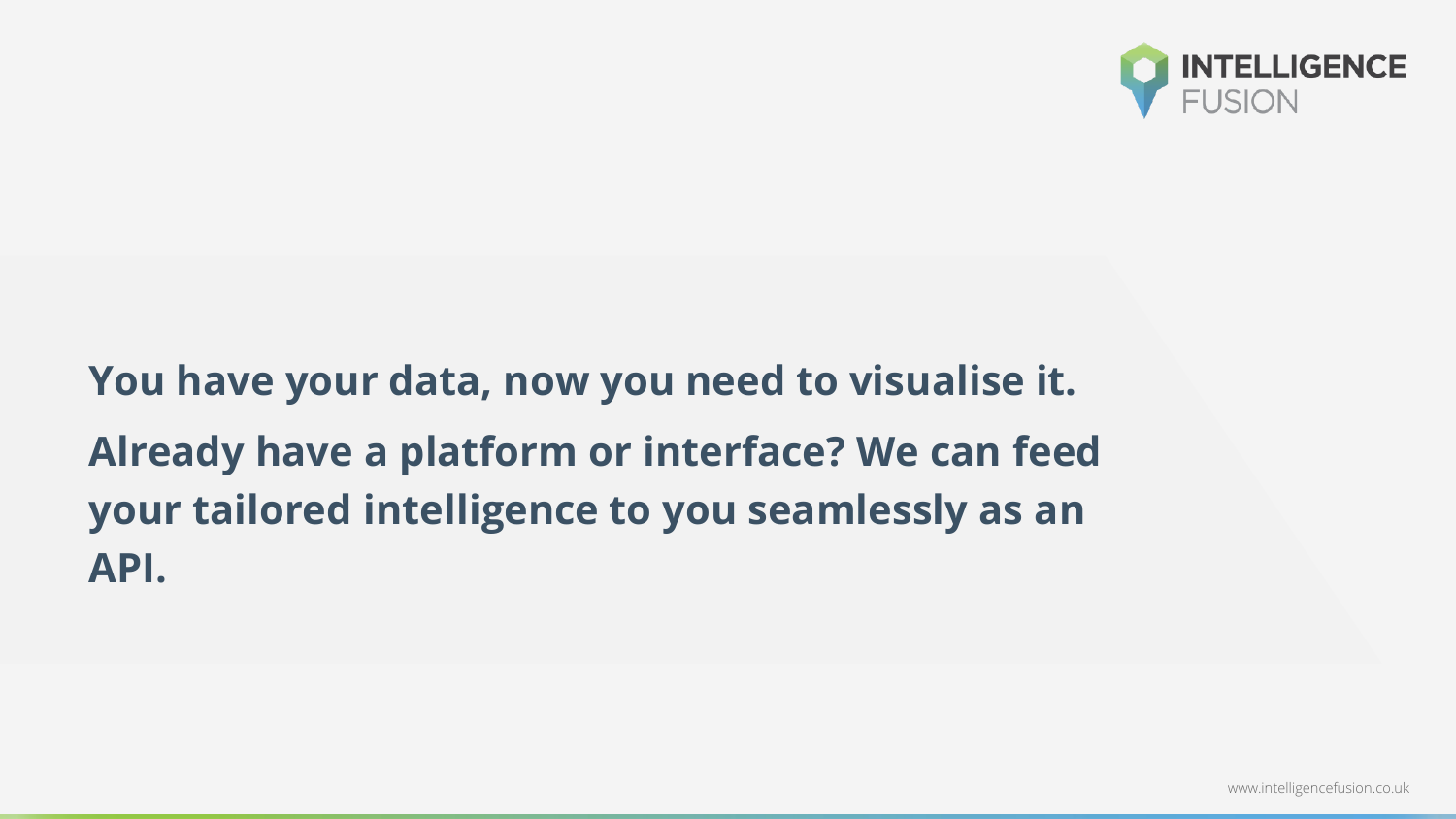

### **Or you can build your own solution. Hand-pick the most important tools and features for you and your team. Or work with our in-house development team to build an entirely bespoke intelligence software.**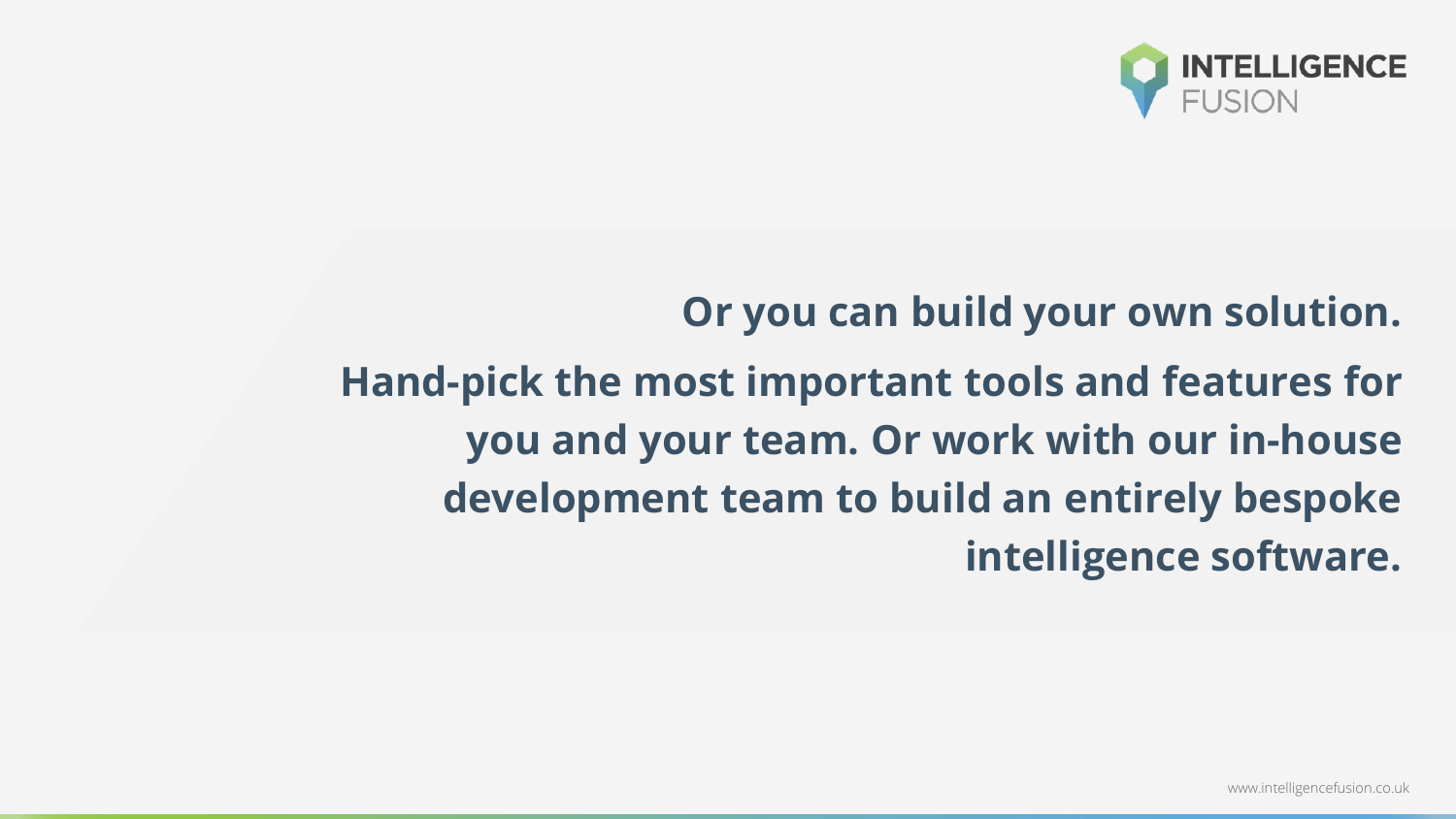## **Customised intelligence software**

We provide scalable software that helps security leaders, like you, minimise risk and maximise opportunity.

- Build your ideal solution  $\checkmark$
- $\checkmark$ Secure and streamline your team's operations
- $\checkmark$ Simplify processes and increase productivity
- $\checkmark$ Quickly adapt to changes in the security landscape
- $\checkmark$ Save money with a single solution that meets every need
- $\checkmark$ Futureproof your intelligence unit



By aligning our cutting-edge design and technology expertise with your business needs, we can revolutionise the way you work. That's why it's essential that the Intelligence Fusion team fully understand your challenges and your goals, to ensure the end product ticks every box.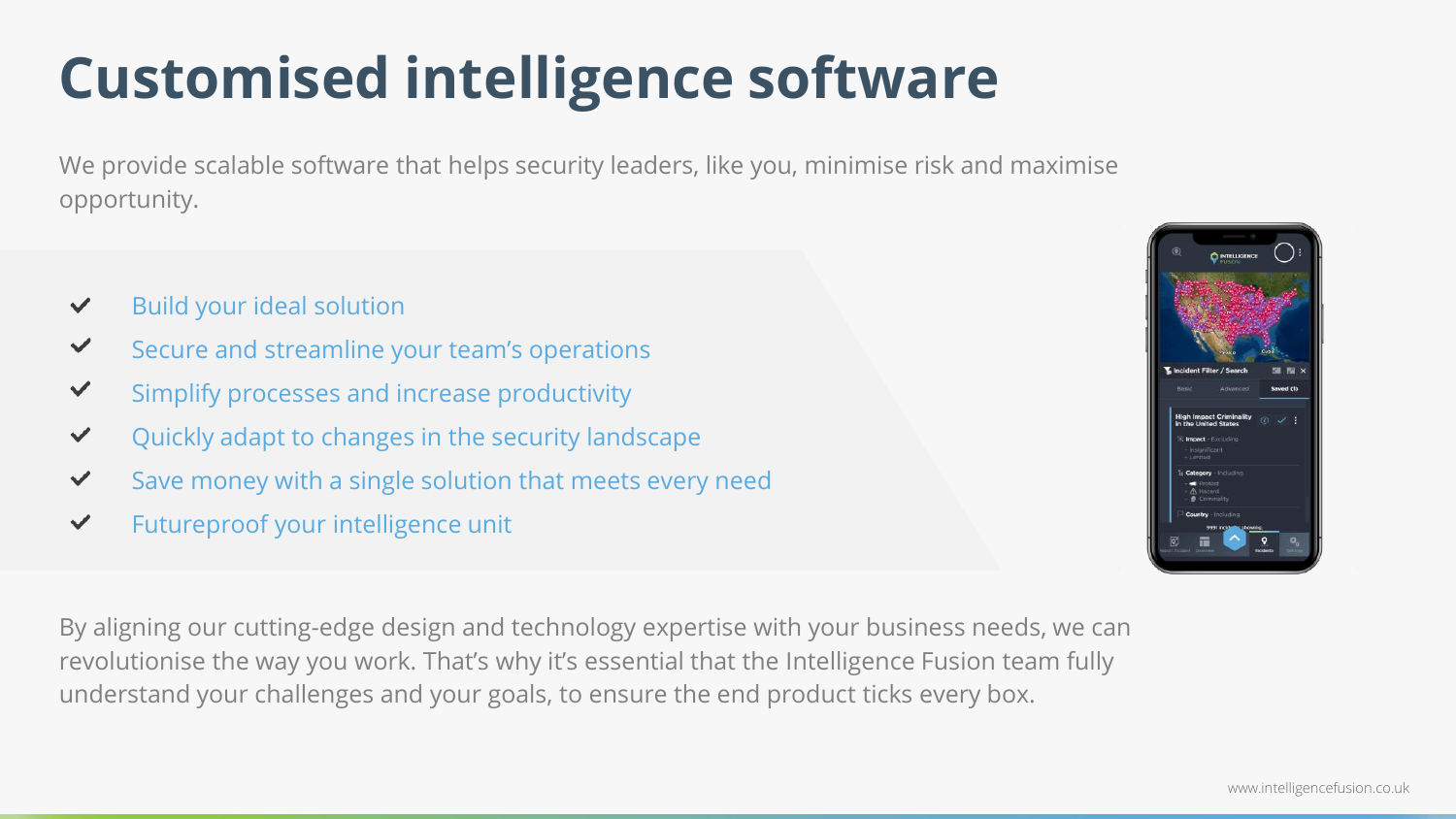

**Empower your entire team with our award-winning user interface**

With our ready-to-go platform, standard access includes:

- Basic and advanced filtering options  $\checkmark$
- Alerting functionality  $\checkmark$
- Multiple mapping styles  $\checkmark$
- Build your own statistics  $\checkmark$
- $\blacktriangleright$  Analyse patterns and trends using heatmapping
- Manage your static assets  $\checkmark$

Pricing based on the number of users.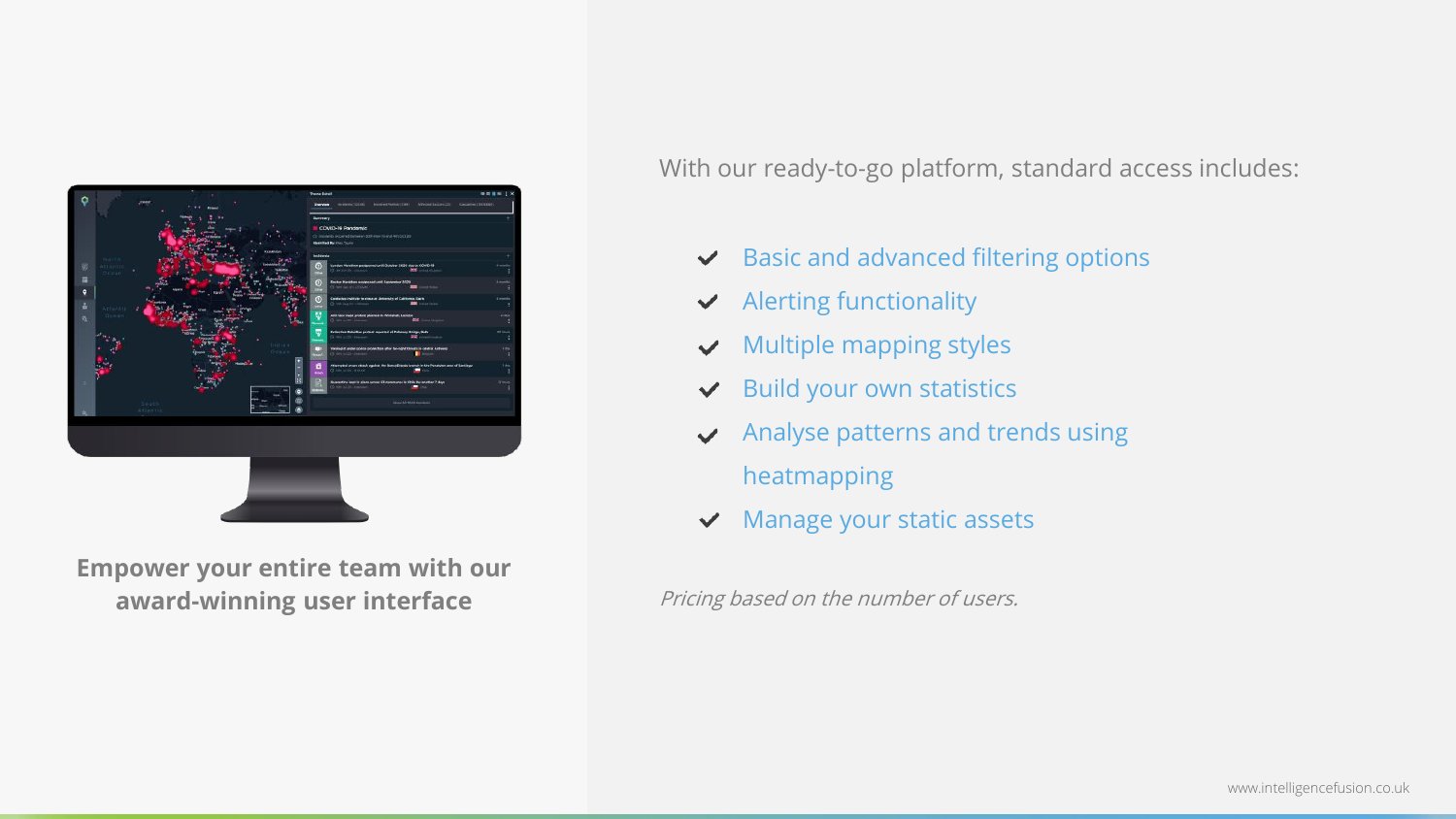Add additional capability with our premium features:

- Group profiles  $\checkmark$
- Country profiles  $\checkmark$
- Document storage system  $\checkmark$
- Rebranding  $\checkmark$
- Customised dashboard  $\checkmark$

Coming soon:

- $\vee$  Supply chain mapping
- Mobile asset tracking  $\checkmark$

**Don't see what you need? We can build it.** 



**Shape your user experience to meet your business needs with a wide range of intelligence tools**